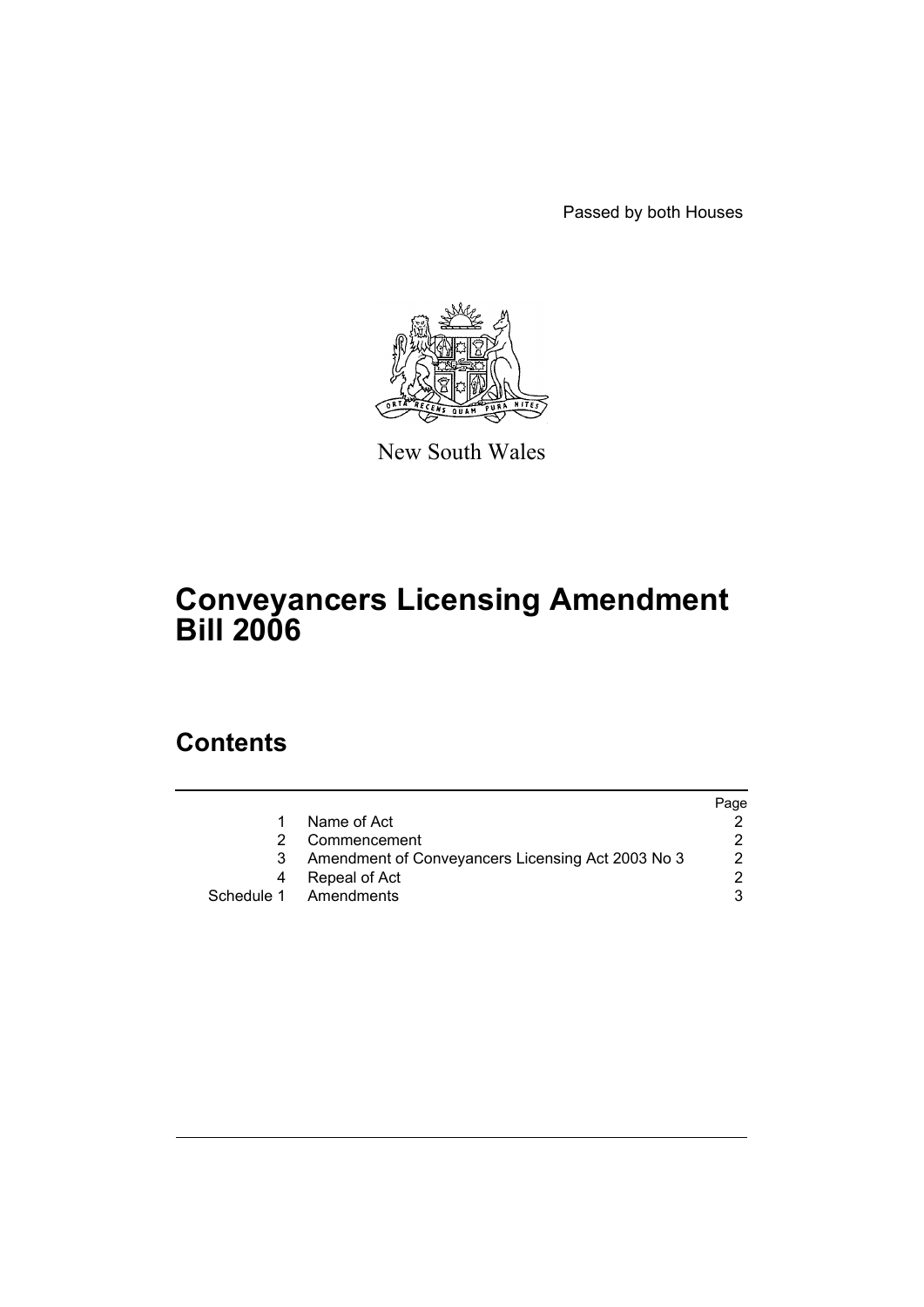*I certify that this PUBLIC BILL, which originated in the LEGISLATIVE ASSEMBLY, has finally passed the LEGISLATIVE COUNCIL and the LEGISLATIVE ASSEMBLY of NEW SOUTH WALES.*

> *Clerk of the Legislative Assembly. Legislative Assembly, Sydney, , 2006*



New South Wales

# **Conveyancers Licensing Amendment Bill 2006**

Act No , 2006

An Act to amend the *Conveyancers Licensing Act 2003* to make further provision with respect to the licensing and regulation of conveyancers; and for other purposes.

*I have examined this Bill, and find it to correspond in all respects with the Bill as finally passed by both Houses.*

*Chairman of Committees of the Legislative Assembly.*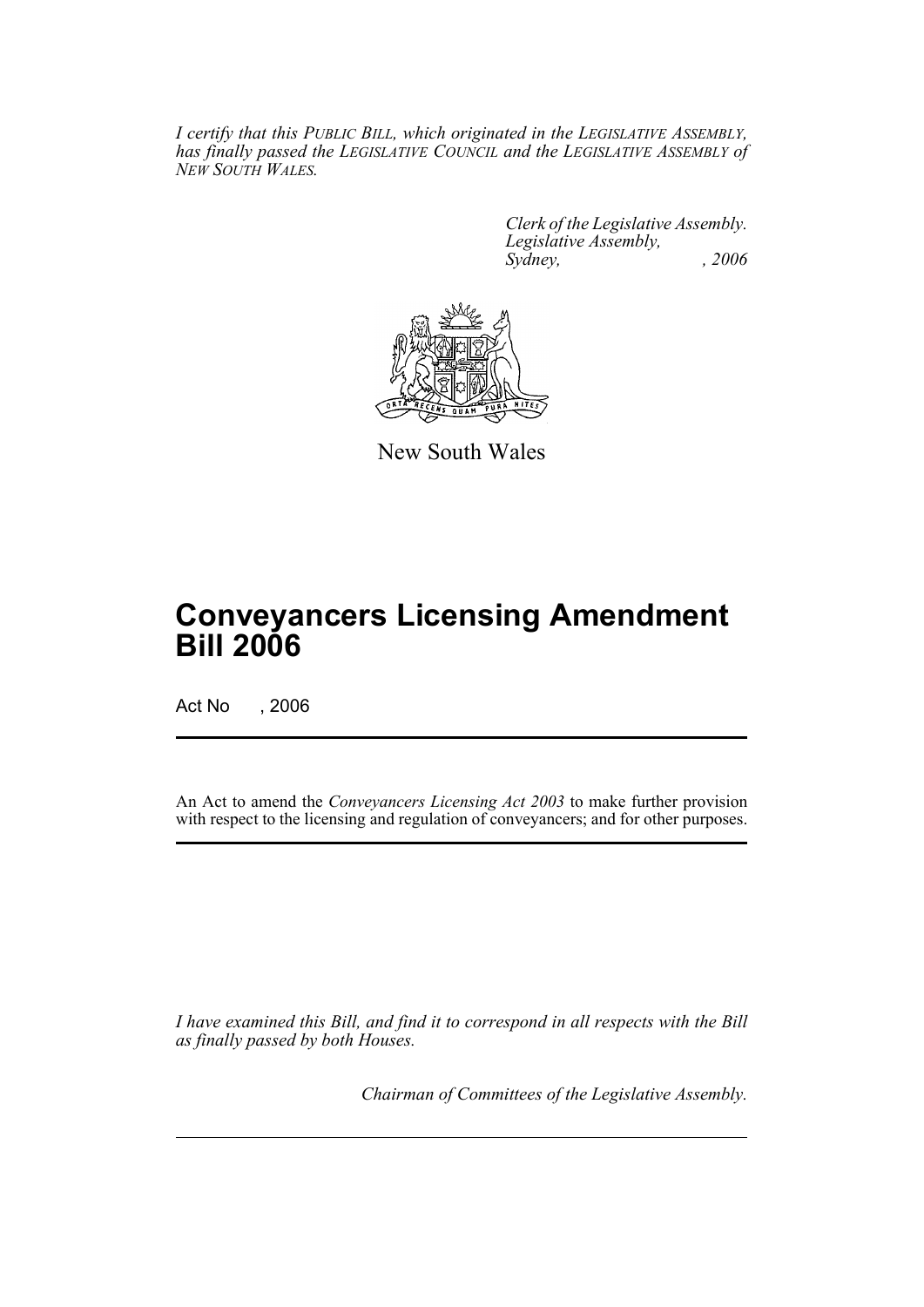# **The Legislature of New South Wales enacts:**

### **1 Name of Act**

This Act is the *Conveyancers Licensing Amendment Act 2006*.

#### **2 Commencement**

This Act commences on the date of assent to this Act.

# **3 Amendment of Conveyancers Licensing Act 2003 No 3**

The *Conveyancers Licensing Act 2003* is amended as set out in Schedule 1.

# **4 Repeal of Act**

- (1) This Act is repealed on the day following the day on which this Act commences.
- (2) The repeal of this Act does not, because of the operation of section 30 of the *Interpretation Act 1987*, affect any amendment made by this Act.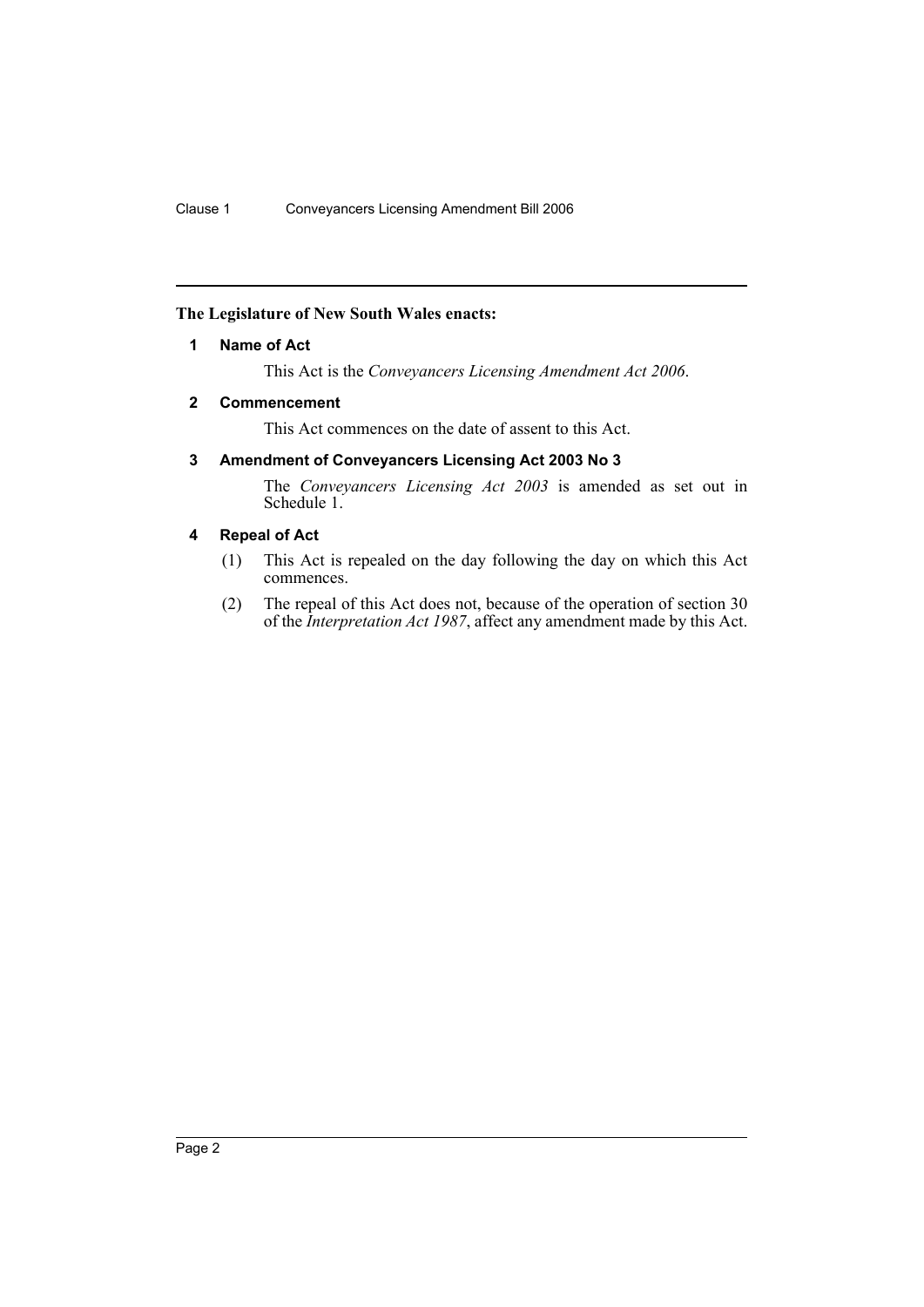Amendments **Schedule 1** and the set of the set of the set of the set of the set of the set of the set of the set of the set of the set of the set of the set of the set of the set of the set of the set of the set of the set

# **Schedule 1 Amendments**

(Section 3)

#### **[1] Section 6 Persons conducting conveyancing business required to be licensed**

Omit section 6 (2) (b). Insert instead:

(b) who is an incorporated legal practice or solicitor corporation (if the conveyancing business is carried on on its behalf by an Australian legal practitioner).

# **[2] Section 8 Eligibility for licence**

Insert after section 8 (2) (c):

(c1) the corporation is not a disqualified person, and

#### **[3] Section 9 Qualifications for licence**

Omit "replacement" from section 9 (5). Insert instead "renewal".

#### **[4] Section 10 Disqualified persons**

Omit section 10 $(1)$  $(b)$ – $(d)$ .

# **[5] Section 10 (1) (g)**

Omit the paragraph. Insert instead:

(g) is the holder of a licence, permit or other authority that is suspended under legislation administered by the Minister or is disqualified from holding a licence, permit or other authority under legislation administered by the Minister, or

# **[6] Section 10 (1) (h)**

Omit "the holder of a licence, permit or other authority that is suspended under the *Fair Trading Act 1987*".

Insert instead "a disqualified person".

#### **[7] Section 10 (1) (n)**

Omit "or controlled money".

# **[8] Section 10 (1) (p1)**

Insert after section 10 (1) (p):

(p1) is an Australian legal practitioner, incorporated legal practice or solicitor corporation, or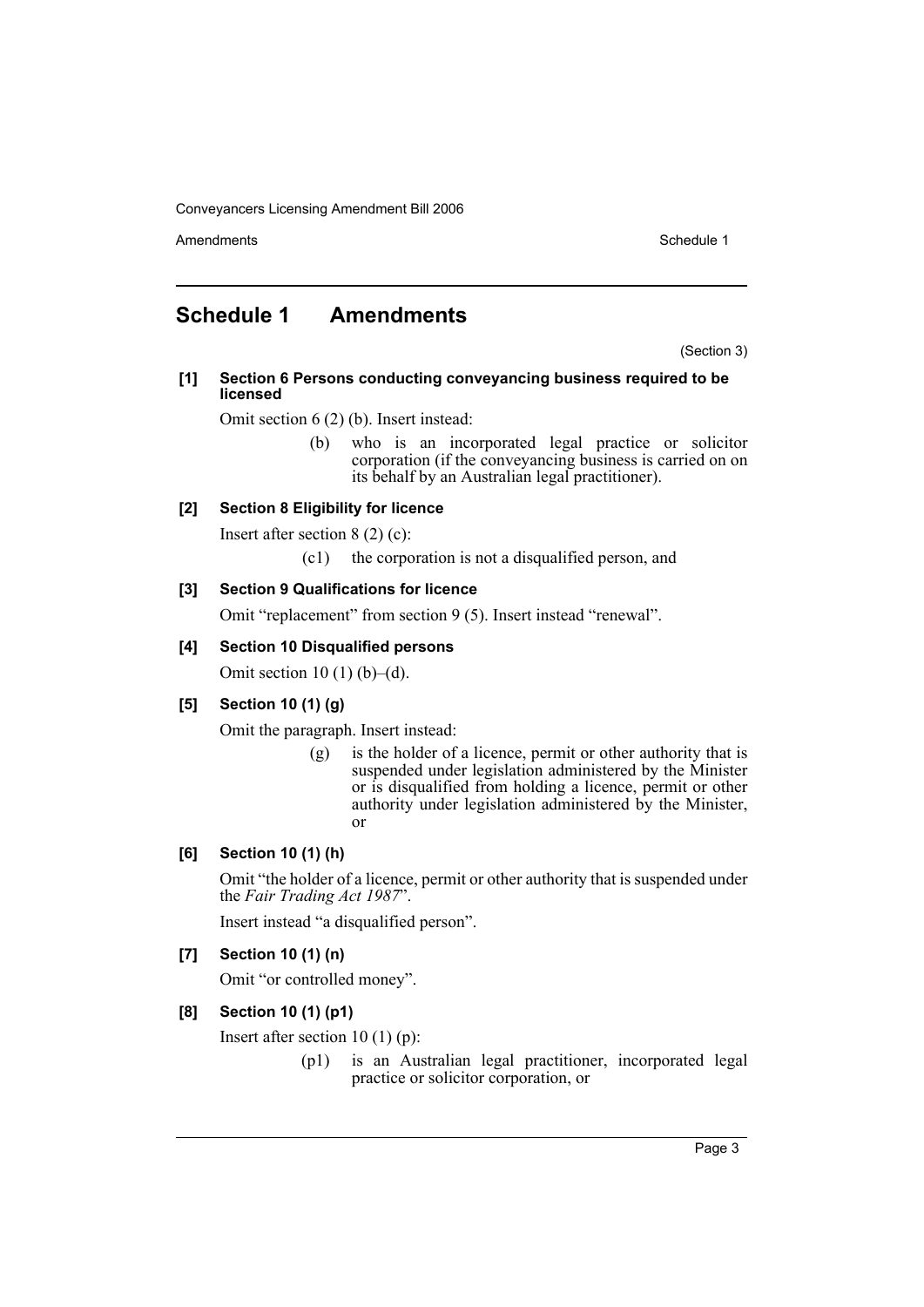Schedule 1 Amendments

# **[9] Section 10 (1) (q1)**

Insert after section 10 (1) (q):

(q1) is the holder of a licence or certificate of registration under the *Property, Stock and Business Agents Act 2002*, or

#### **[10] Section 10 (2)**

Omit the subsection. Insert instead:

- (2) A person is also a disqualified person for the purposes of this Act (except for the purposes of section 29) if the person:
	- (a) is an undischarged bankrupt, or
	- (b) at any time in the last 3 years was an undischarged bankrupt, applied to take the benefit of any law for the relief of bankrupt or insolvent debtors, compounded with his or her creditors or made an assignment of his or her remuneration for their benefit, or
	- (c) is, or was at any time in the last 3 years, a director or person concerned in the management of an externally-administered body corporate (within the meaning of the Corporations Act) except in a case of the voluntary winding up of the body corporate, or
	- (d) is a person:
		- (i) who at any time in the last 3 years, was a director or person concerned in the management of a body corporate that, within 12 months of the person ceasing to be such a director or person, became an externally-administered body corporate (within the meaning of the Corporations Act) except in the case of a voluntary winding up of the body corporate, and
		- (ii) who failed (while a director or person concerned in the management of that body corporate) to take all reasonable steps to avoid the body corporate<br>becoming an externally-administered body externally-administered corporate.

### **[11] Section 10 (3A)–(3D)**

Insert after section 10 (3):

(3A) The Director-General may, in any case that the Director-General thinks it appropriate to do so, determine that a suspension or disqualification from holding a licence, permit or other authority under legislation administered by the Minister (as referred to in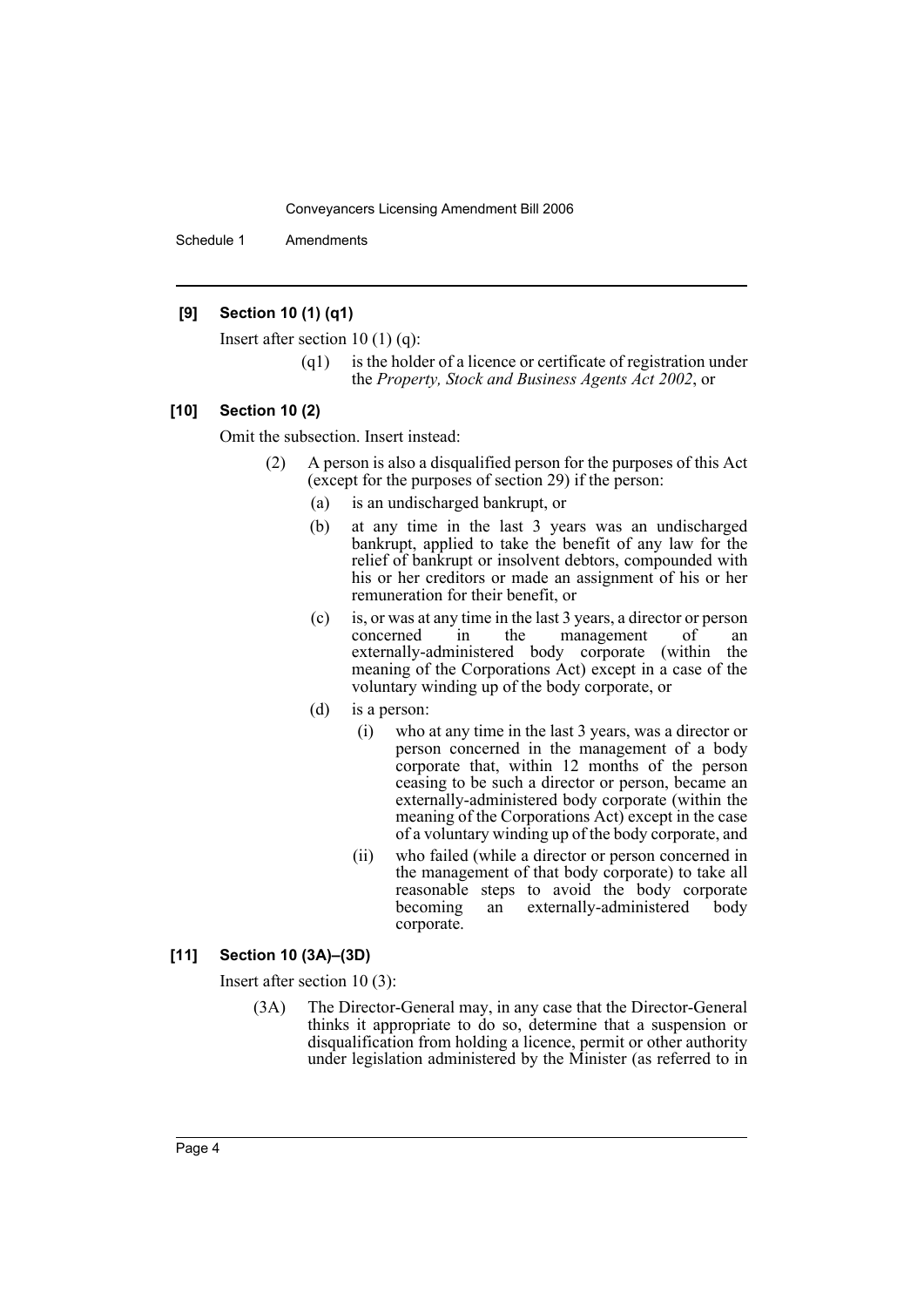Amendments **Amendments** Schedule 1

subsection  $(1)$   $(g)$  is to be ignored for the purposes of this section.

- (3B) The Director-General may exempt a person from the operation of subsection  $(2)$   $(a)$ ,  $(b)$  or  $(c)$  by:
	- (a) certifying, in the case of exemption from subsection (2) (a), that the Director-General is satisfied that the person took all reasonable steps to avoid the bankruptcy concerned, or
	- (b) certifying, in the case of exemption from subsection (2) (b), that the Director-General is satisfied that the person took all reasonable steps to avoid the bankruptcy or other financial difficulties concerned, or
	- (c) certifying, in the case of exemption from subsection (2) (c), that the Director-General is satisfied that the person took all reasonable steps (while a director or person concerned in the management of the body corporate) to avoid the body corporate becoming an externally-administered body corporate.
- (3C) Subsection (2) (d) does not operate to make a person a disqualified person unless the Director-General has served a notice on the person giving the person the opportunity to make oral or written submissions to the Director-General within a period (being not less than 14 days) specified in the notice with respect to the grounds on which the person believes he or she took all reasonable steps to avoid the body corporate becoming an externally-administered body corporate and the Director-General is satisfied that the person failed to take all such steps.
- (3D) In determining for the purposes of subsection (3B) or (3C) what reasonable steps could have been taken by a person to avoid a particular outcome, the Director-General is to have regard to the steps that could have been taken by the person from the time that the financial difficulties that gave rise to the outcome first arose.

#### **[12] Section 11 Application to licences of Licensing and Registration (Uniform Procedures) Act 2002**

Omit "section 21 (1), (4) and (7)" from section 11 (3) (f).

Insert instead "section 21 (1) and (4)".

# **[13] Section 17 Duration**

Omit "suspended, cancelled or surrendered". Insert instead "suspended or cancelled".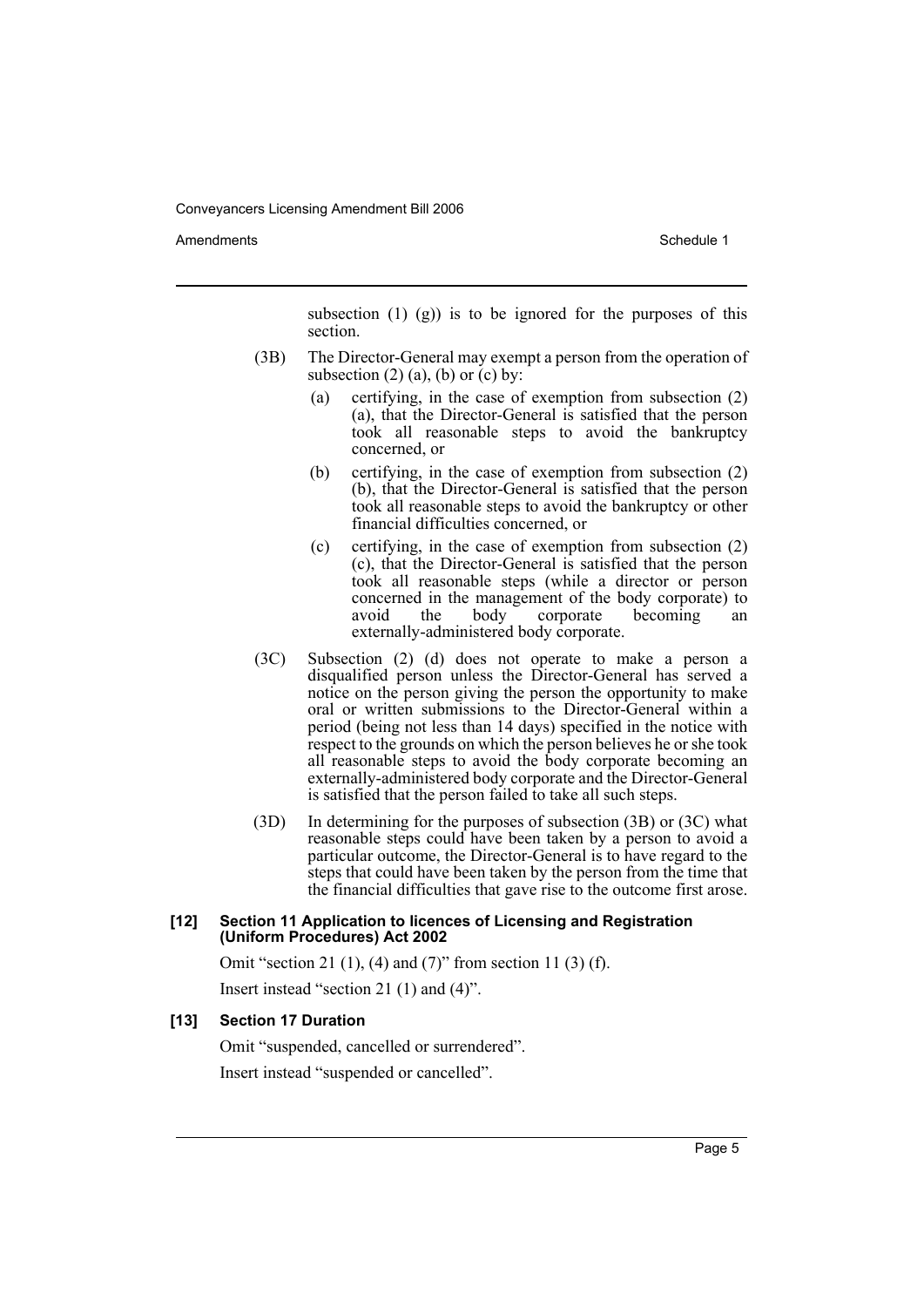Schedule 1 Amendments

# **[14] Section 18 Surrender of licence**

Omit the section.

#### **[15] Section 27 Partnerships**

Omit "Trust money and controlled money" from section 27 (5) (e). Insert instead "Trust money".

**[16] Section 35 Advertisement to include information about licensee** Insert "or cause to be published" after "publish".

#### **[17] Part 5, heading**

Omit "**and controlled money**".

# **[18] Part 5, Divisions 1 and 2**

Omit the Divisions. Insert instead:

#### **Division 1 Preliminary**

#### **52 Interpretation**

(1) In this Part:

*trust money* means money received for or on behalf of any person by a licensee in connection with the licensee's conveyancing business.

- (2) A reference in this Part to a licensee includes a reference to a person who has ceased to be a licensee and to the personal representative of a licensee who has died.
- (3) In the application of this Part:
	- (a) to a person who has ceased to be a licensee, a reference to money received for or on behalf of a person by a licensee is to be read as a reference to money received by that person for or on behalf of any other person in connection with his or her business as a licensee, and
	- (b) to the personal representative of a licensee who has died, a reference to money received for or on behalf of a person by a licensee is to be read as a reference to money received by that licensee or personal representative for or on behalf of a person in connection with the business carried on by that licensee.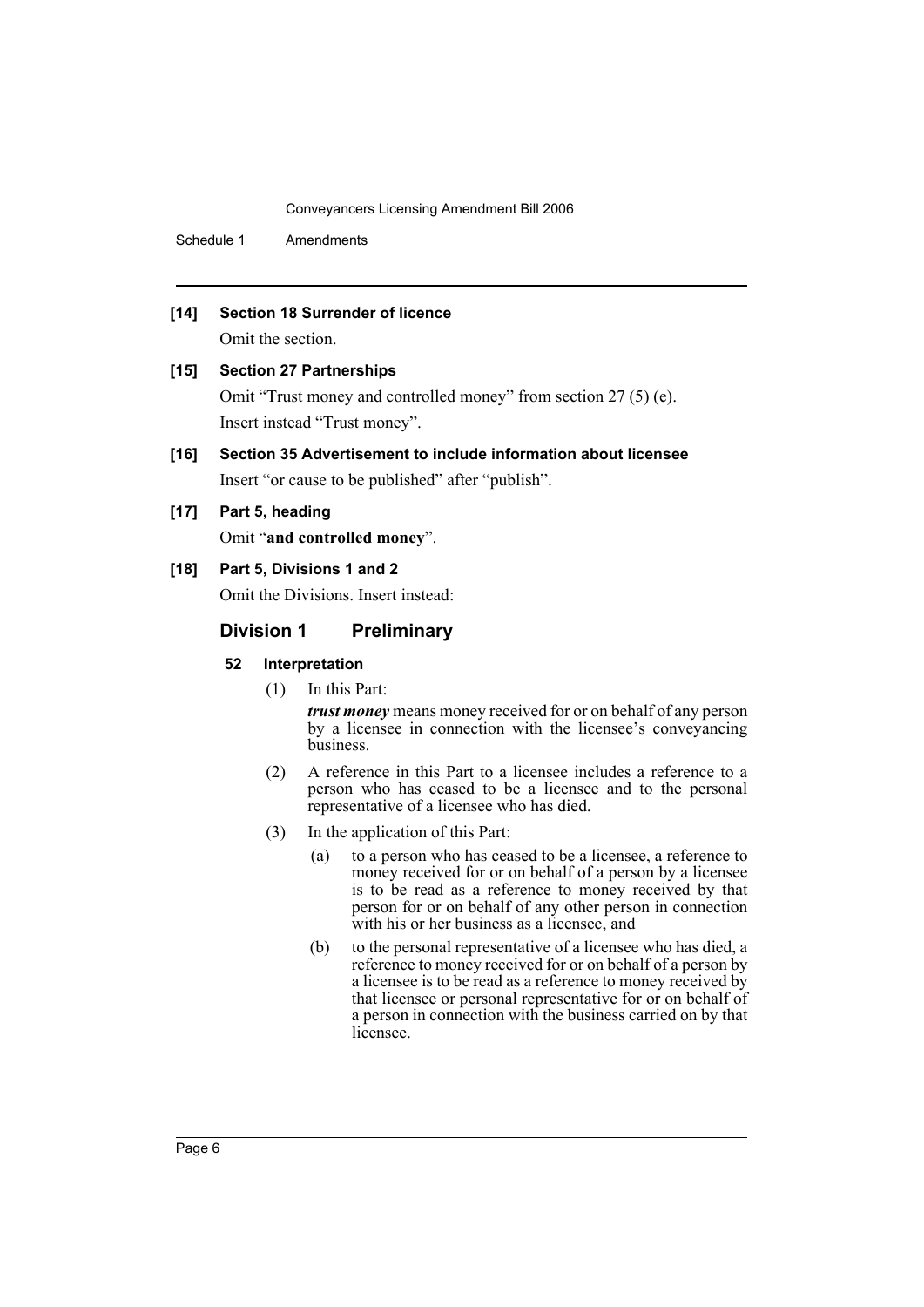Amendments **Amendments** Schedule 1

# **Division 2 Payment of trust money into trust account**

#### **53 Payment of trust money into trust account**

- (1) Money received for or on behalf of any person by a licensee in connection with the licensee's conveyancing business:
	- (a) is to be held by the licensee or (if the licensee is employed by a corporation) by the corporation, exclusively for that person, and
	- (b) is to be paid to the person or disbursed as the person directs, and
	- (c) until so paid or disbursed, is to be paid into and retained in a trust account (whether general or separate) at an authorised deposit-taking institution in New South Wales and approved by the Director-General for the purposes of this Part.
- (2) If the licence is held by a corporation, the trust account is to be in the name of the corporation and in any other case is to be in the name of the licensee or of the firm of licensees of which the licensee is a member.
- (3) Subsection (1) does not prevent a licensee from:
	- (a) withdrawing or receiving, from trust money, money due to the licensee for costs so long as the procedure prescribed by the regulations is followed, and
	- (b) holding, or disposing of, a cheque or other negotiable instrument payable to a third party if the licensee does so on behalf of a client and in accordance with directions given by the client, and
	- (c) exercising a general retaining lien for unpaid costs and disbursements in respect of money in a trust account (other than money received subject to an express direction by the client with respect to the purposes for which the money is to be applied).
- (4) A lien referred to in subsection  $(3)$  (c):
	- (a) may not be exercised for an amount in excess of the sum of the costs and disbursements unpaid, and
	- (b) may not be exercised unless:
		- (i) the licensee has disclosed to the client, in accordance with Division 5 of Part 3, the basis of the costs for the conveyancing work concerned, or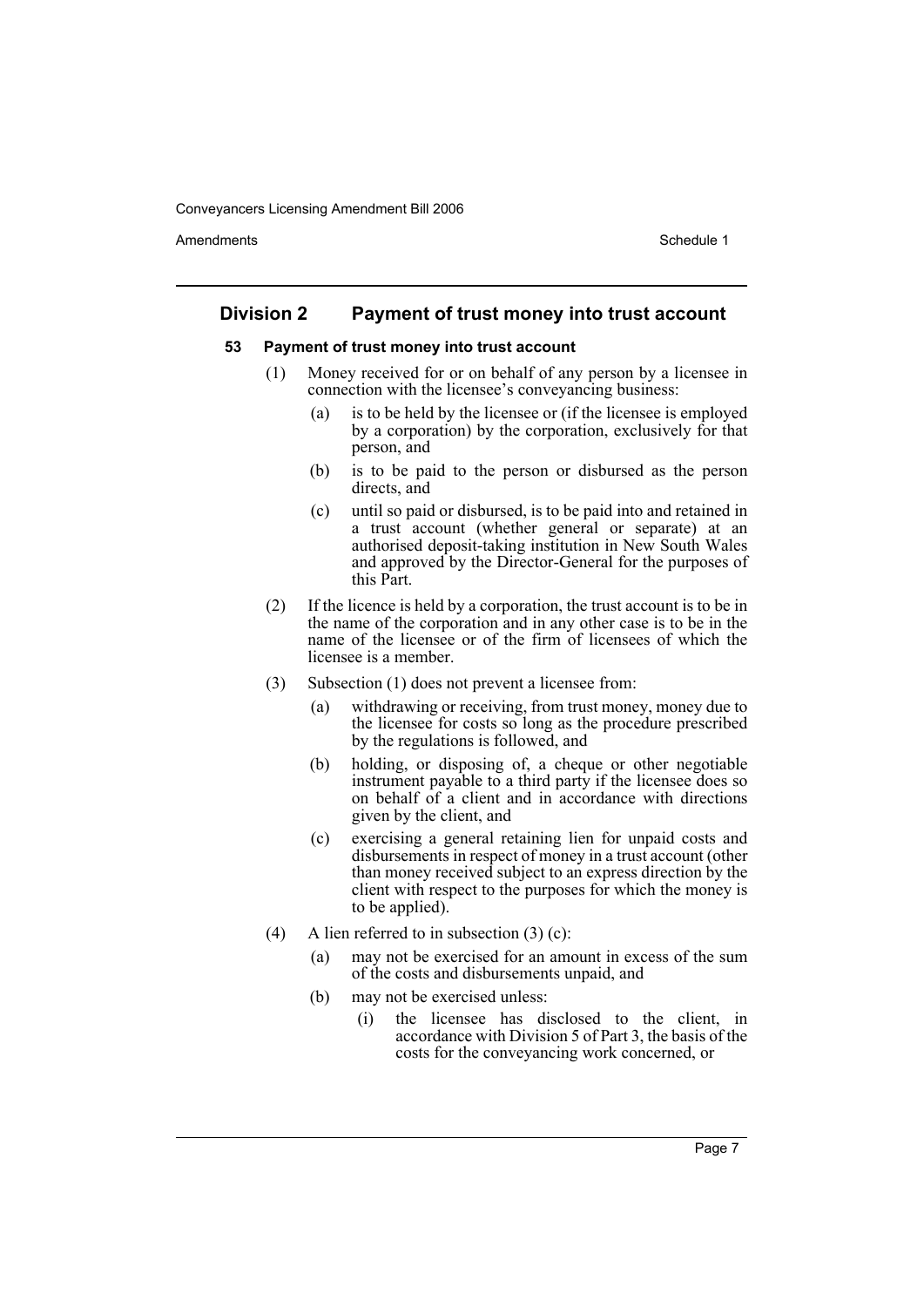Schedule 1 Amendments

- (ii) if such a disclosure is not required to be made (as provided by sections 39 and 40 and any relevant regulations)—the licensee has served a bill of costs on the client.
- (5) The name of a trust account and the description of the trust account in the books and records of the licensee and also on all cheques drawn on the trust account:
	- (a) must include the name of the licensee corporation, licensee or firm of licensees in whose name the trust account is kept, and
	- (b) must include the words "Trust Account", and
	- (c) may include, at the end of the account's name, a name or other matter to identify the person on whose behalf money in the account is held.
- (6) When opening a trust account at an authorised deposit-taking institution for the purpose of complying with this section, the licensee concerned must ensure that the authorised deposit-taking institution is notified in writing that the account is a trust account required by this Act.
- (7) A licensee must, within 14 days after closing a trust account, notify the Director-General in writing of the closure. Maximum penalty: 100 penalty units.

#### **54 Approval of authorised deposit-taking institutions**

- (1) The Director-General may approve an authorised deposit-taking institution for the purposes of this Part and may revoke any such approval by notice in writing to the authorised deposit-taking institution.
- (2) The Director-General is not to approve an authorised deposit-taking institution for the purposes of this Part unless satisfied that the institution is able to discharge the obligations of an authorised deposit-taking institution under this Part.
- (3) An authorised deposit-taking institution that is the subject of an approval that is in force for the purposes of Part 7 of the *Property, Stock and Business Agents Act 2002* is taken to have been approved by the Director-General for the purposes of this Part.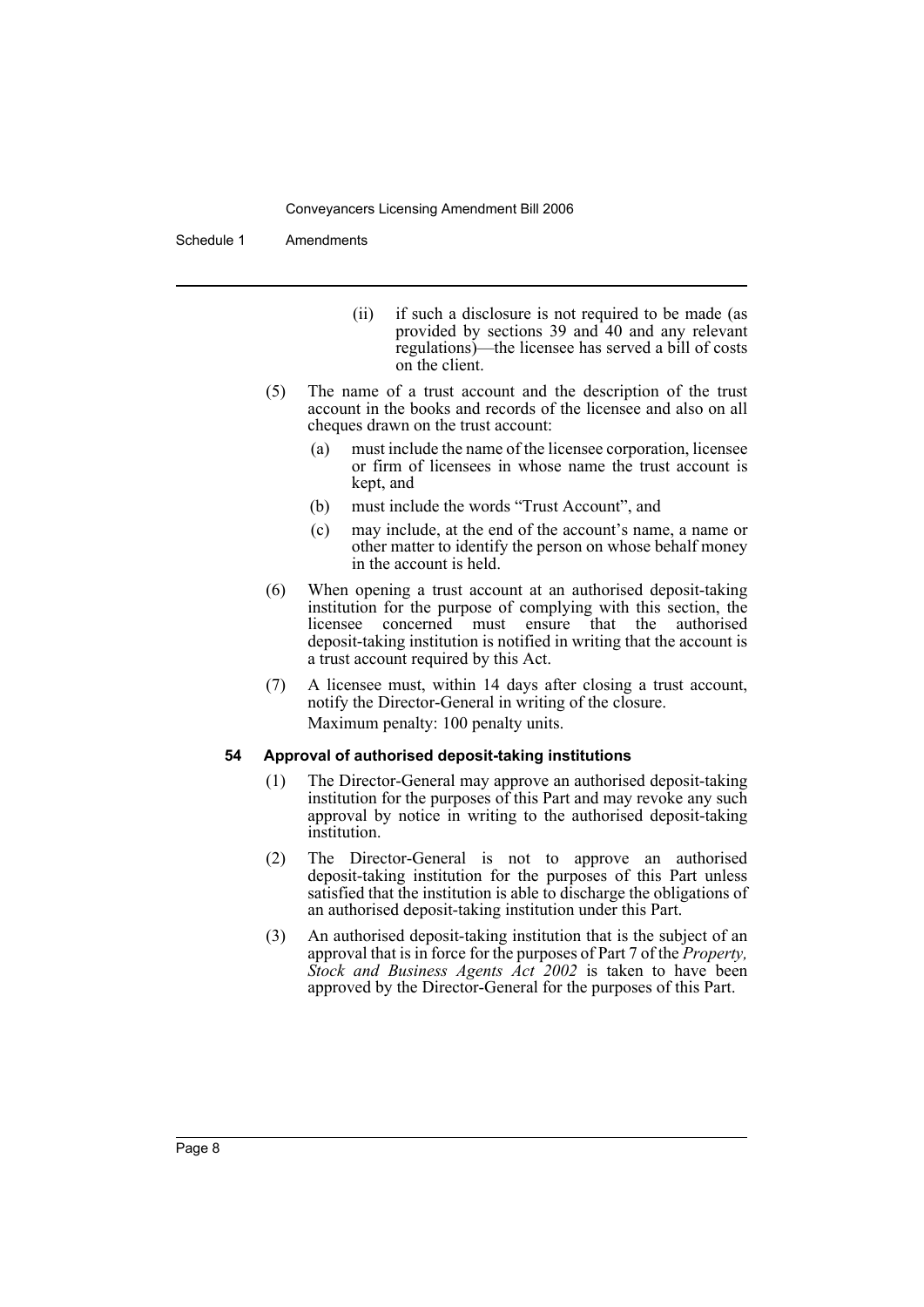Amendments **Amendments** Schedule 1

#### **55 Trust money not available to pay licensee's debts**

- (1) Trust money is not available for the payment of the debts of the licensee to any other creditor of the licensee, or liable to be attached or taken in execution under the order or process of any court at the instance of any other creditor of the licensee.
- (2) This section does not take away or affect any just claim or lien that any licensee may have against or upon trust money.

#### **56 Licensee to notify trust account becoming overdrawn**

A licensee must, within 5 days after becoming aware that a trust account of the licensee has become overdrawn, notify the Director-General in writing of:

- (a) the name and number of the account, and
- (b) the amount by which the account is overdrawn, and
- (c) the reason for the account becoming overdrawn.

Maximum penalty: 100 penalty units.

#### **57 Interest earned on trust accounts to be paid to Statutory Interest Account**

- (1) Sections 90 and 91 of the *Property, Stock and Business Agents Act 2002* apply in respect of all money held in a general trust account under this Division as if:
	- (a) the trust account were a trust account opened and kept under section 86 of that Act, and
	- (b) the licensee who opened and keeps the trust account were a licensee under that Act.

**Note.** Section 90 of the *Property, Stock and Business Agents Act 2002* provides for interest earned on trust accounts to be paid to the Statutory Interest Account. Section 91 requires authorised deposit-taking institutions to notify the Director-General of certain matters with respect to trust accounts kept with the institution, including the number of trust accounts opened with the institution during a month and the names of the licensees who opened the accounts.

(2) A licensee must, when opening a trust account at an authorised deposit-taking institution under this Division, ensure that the authorised deposit-taking institution is notified that the trust account is, for the purposes of sections 90 and 91 of the *Property, Stock and Business Agents Act 2002*, to be regarded as a trust account required by that Act. Such a notification is, for the purposes of those sections, to be regarded as a notification that the trust account concerned is required by that Act.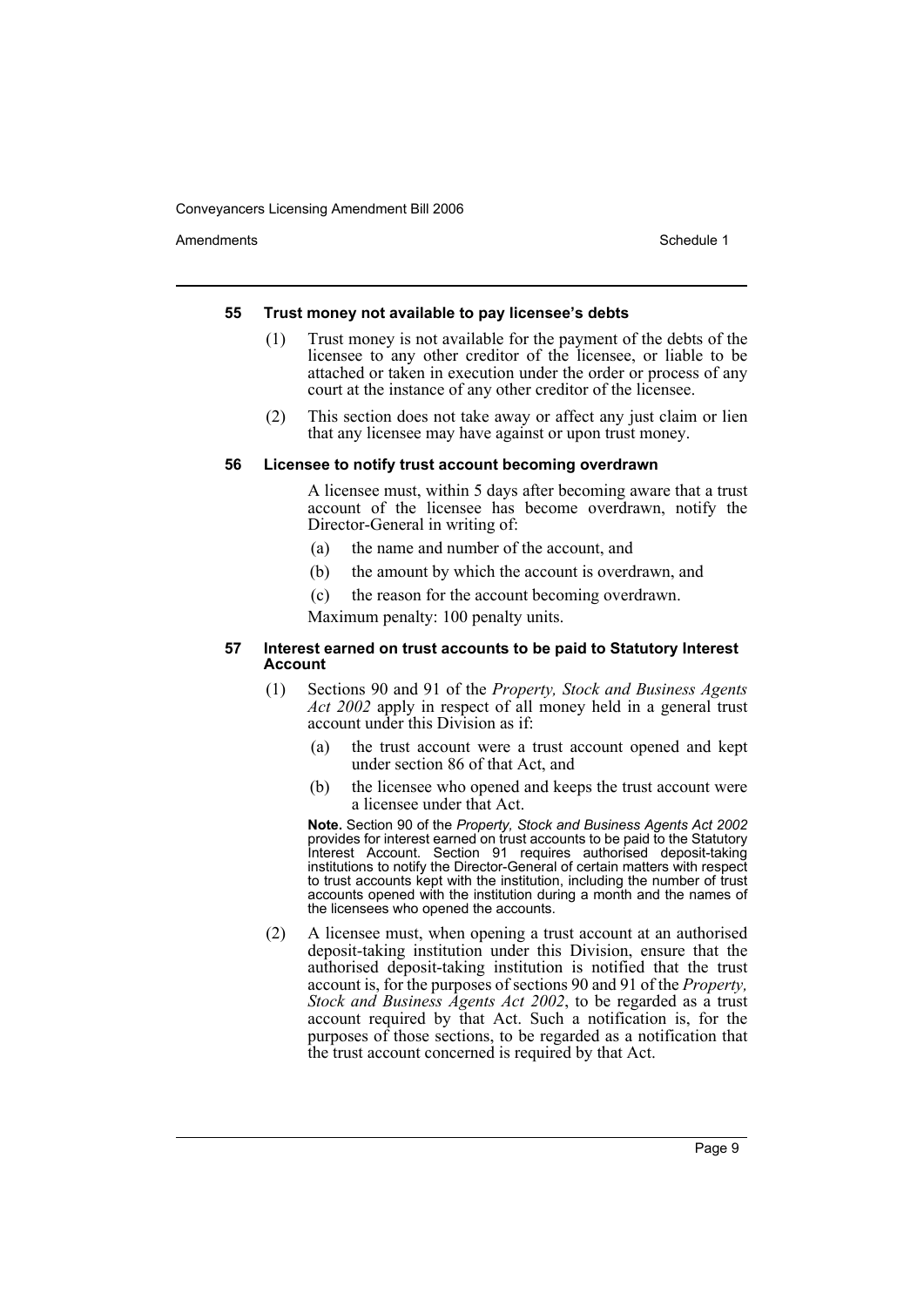Schedule 1 Amendments

#### **[19] Part 5, Division 4**

Omit the Division. Insert instead:

# **Division 4 Unclaimed trust money**

#### **62 Unclaimed trust money held by licensee**

- (1) A licensee who in the month of January in a year holds in a trust account kept by the licensee money that was received by the licensee more than 2 years before that month must furnish to the Director-General in that month a statement (an *unclaimed money statement*) showing particulars of:
	- (a) the money so held, and
	- (b) each person for whom or on whose behalf the money is held, and
	- (c) the address last known to the licensee of each of those persons.
- (2) A statement under this section is to be in the form approved by the Director-General.

#### **63 Unclaimed trust money held by former licensee or personal representative**

- (1) A former licensee, or the personal representative of a deceased licensee, who holds money in a trust account kept under this Act must furnish to the Director-General a statement giving particulars of:
	- (a) the money held in the trust account as at the date on which the statement is furnished, and
	- (b) the names of the persons for whom or on whose behalf the money is held, and
	- (c) the address of each of those persons last known to the person furnishing the statement.
- (2) This statement is the first statement that the former licensee or personal representative is required to furnish and it is to be furnished within 3 months after the date on which the person ceased to be a licensee or became the personal representative of the deceased licensee.
- (3) The former licensee or personal representative must furnish a further statement (an *unclaimed money statement*) within 14 days after the period of 12 months has elapsed since the first statement was furnished.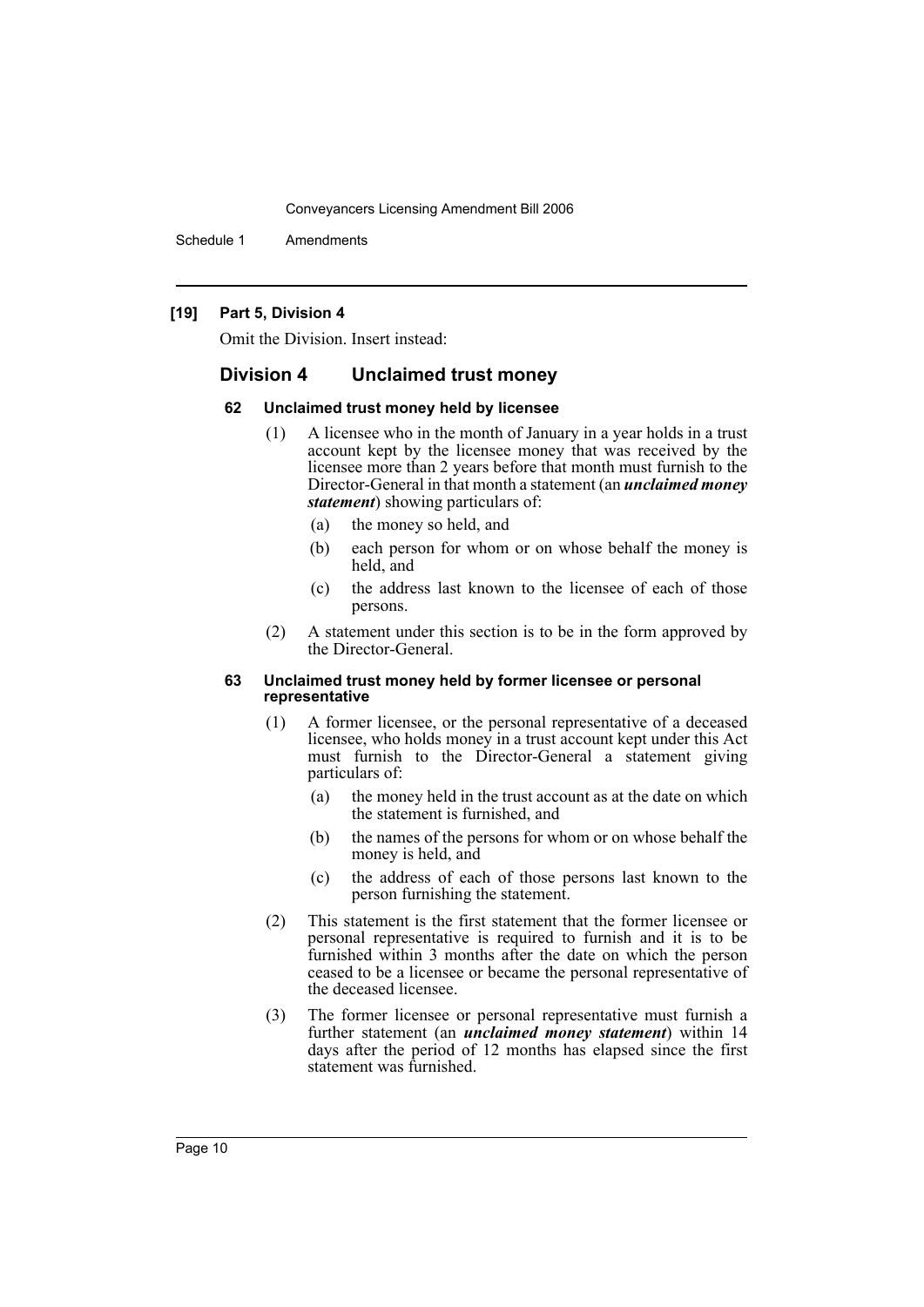Amendments **Amendments** Schedule 1

- (4) The further statement is to give particulars of the same matters as the first statement and also include particulars of any payments made from the trust account or other place where money is held since the date of the first statement.
- (5) A statement under this section is to be in the form approved by the Director-General.
- (6) The regulations may exempt money or a class of money from the operation of this section.

#### **64 Disposal of unclaimed money in trust accounts**

- (1) When the Director-General receives an unclaimed money statement under this Division, the Director-General is to:
	- (a) send by post to each person for whom or on whose behalf any money referred to in the statement is held a notice (an *individual notice*) in writing addressed to the person at the person's address shown in the statement stating the particulars of the money held for or on behalf of that person, and
	- (b) cause notification to be published in the Gazette (a *Gazette notification*) stating the particulars of the money held for or on behalf of each of those persons.
- (2) Each individual notice and the Gazette notification is to state that, if the money is not paid out of the trust account or other place in which it is held within 3 months after the date of publication of the Gazette notification, the person holding the money will be required to pay it to the Director-General.
- (3) At any time after the expiration of that 3 months the Director-General may, by a notice in writing served personally or by post on the person by whom the money is held, require that person:
	- (a) to pay to the Director-General any money referred to in the Gazette notification that has not been previously paid by that person out of the trust account or other place in which it is held, and
	- (b) to furnish to the Director-General, within such period as may be specified in the notice to the person, a statement showing particulars of any payments made out of the money referred to in the Gazette notification since the unclaimed money statement was made.
- (4) The Director-General must pay any money received by the Director-General under this section into the Compensation Fund.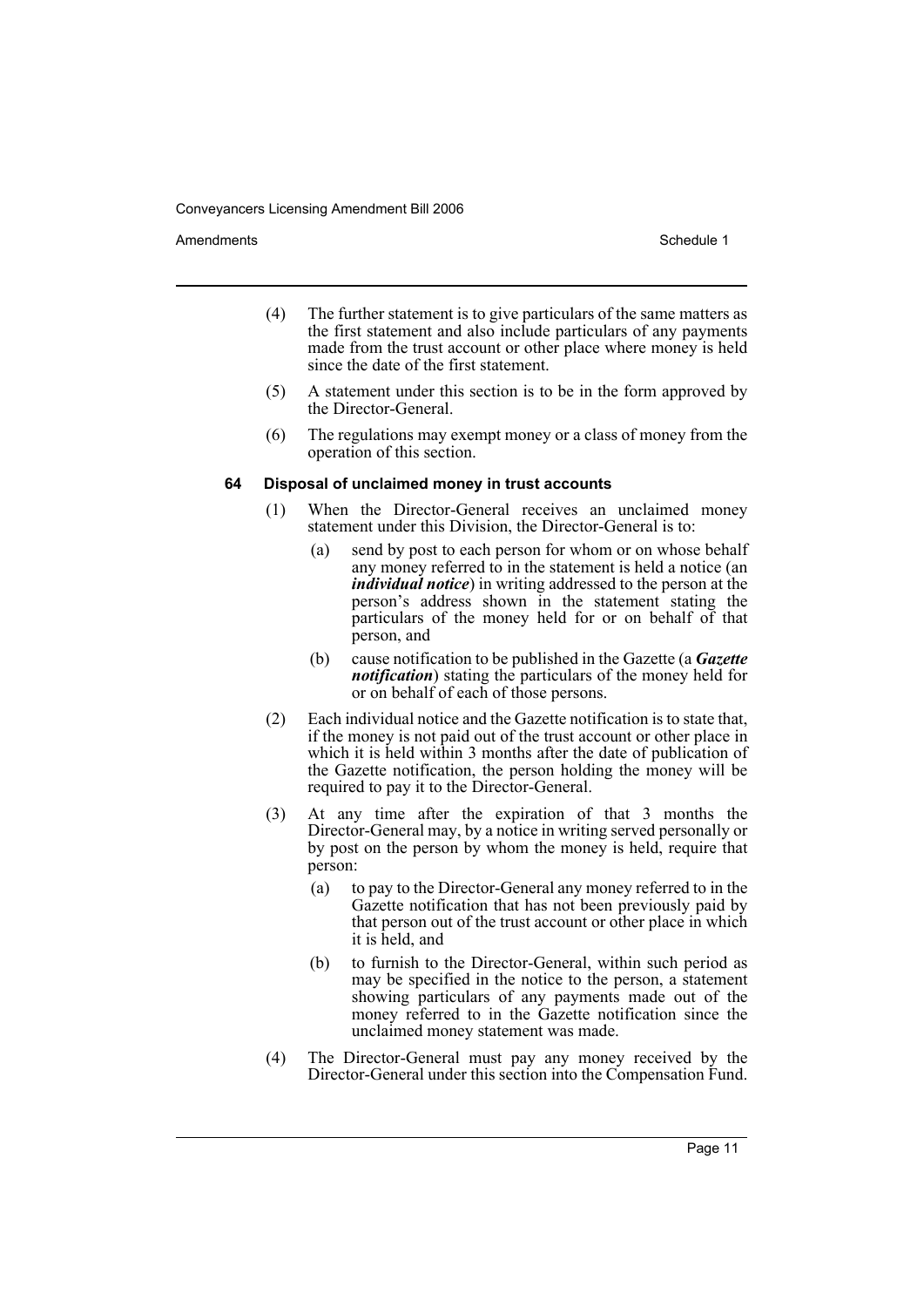Schedule 1 Amendments

- (5) Within 2 months after 31 December in each year, the Director-General must pay into the Consolidated Fund all money received by the Director-General and paid into the Compensation Fund under this section during the period of 12 months ending on that 31 December (less any of that money that has been paid from the Compensation Fund to the person entitled to the money).
- (6) A person who fails to comply with the requirements of any notice served on the person under this section is guilty of an offence. Maximum penalty: 50 penalty units.

#### **65 Repayment of unclaimed trust money**

- (1) The Director-General must, on application by a person entitled to an amount of money paid under this Division into the Compensation Fund or the Consolidated Fund, pay that amount to the person out of the Compensation Fund.
- (2) When an amount is paid out of the Compensation Fund in respect of an amount that has been paid into the Consolidated Fund, the Treasurer must, on application by the Director-General, pay that amount to the Director-General out of the Consolidated Fund (which is appropriated accordingly) for payment into the Compensation Fund.
- **[20] Part 5, Division 5, heading**

Omit "**, controlled money**".

**[21] Section 66 Director-General may require information**

Omit "controlled" from section 66 (1) (b).

**[22] Section 71 Inspection of records of authorised deposit-taking institutions**

Omit "and controlled money" from section 71 (2) (e).

- **[23] Section 75 Requirement for audit** Omit "or controlled money" from section 75 (1) (a).
- **[24] Section 80 Duties of auditors**

Omit "or controlled money" from section 80 (1).

# **[25] Section 101 Trust money**

Omit "and controlled money accounts" wherever occurring in section 101 (2).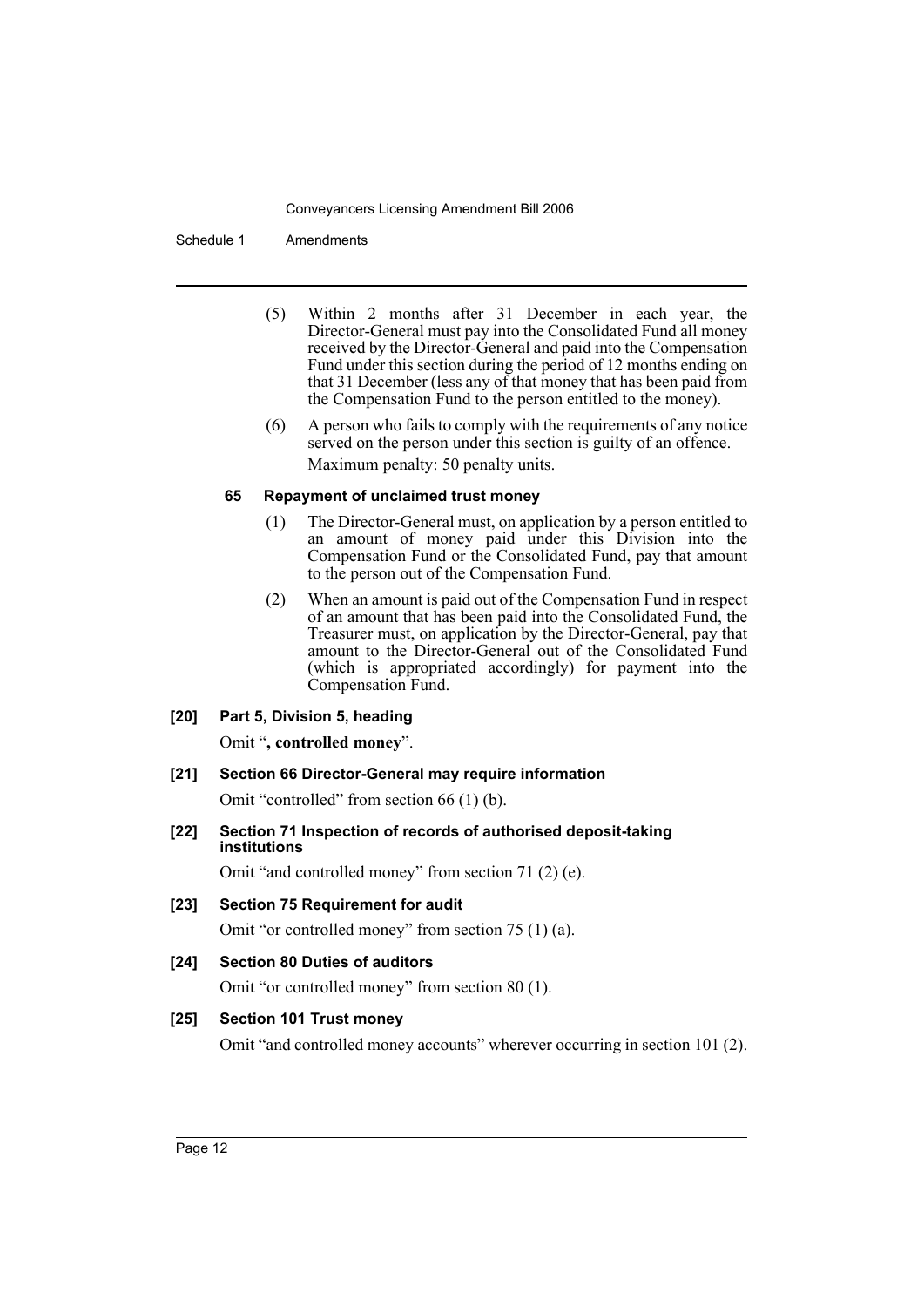Amendments **Schedule 1** and the set of the set of the set of the set of the set of the set of the set of the set of the set of the set of the set of the set of the set of the set of the set of the set of the set of the set

# **[26] Section 110 Information about receivable property**

Omit "and controlled money" from section 110 (4) (c).

#### **[27] Section 172 Regulations**

Insert after section 172 (2) (f):

(g) the waiver or refund of the whole or any part of a fee payable under this Act.

# **[28] Schedule 1 Savings and transitional provisions**

Insert before clause 1:

# **Part 1 General**

# **[29] Schedule 1, clause 2**

Insert at the end of clause 2 (1):

*Conveyancers Licensing Amendment Act 2006*

# **[30] Schedule 1**

Insert after clause 2:

# **Part 2 Provisions consequent on the enactment of this Act**

# **[31] Schedule 1, Part 3**

Insert after clause 16:

# **Part 3 Provisions consequent on the enactment of the Conveyancers Licensing Amendment Act 2006**

# **17 Definition**

In this Part:

*amending Act* means the *Conveyancers Licensing Amendment Act 2006*.

# **18 Trust money and controlled money**

(1) Subject to the regulations, Part 5, as amended by the amending Act, extends to money received by a licensee, before the relevant commencement date, that was received for or on behalf of